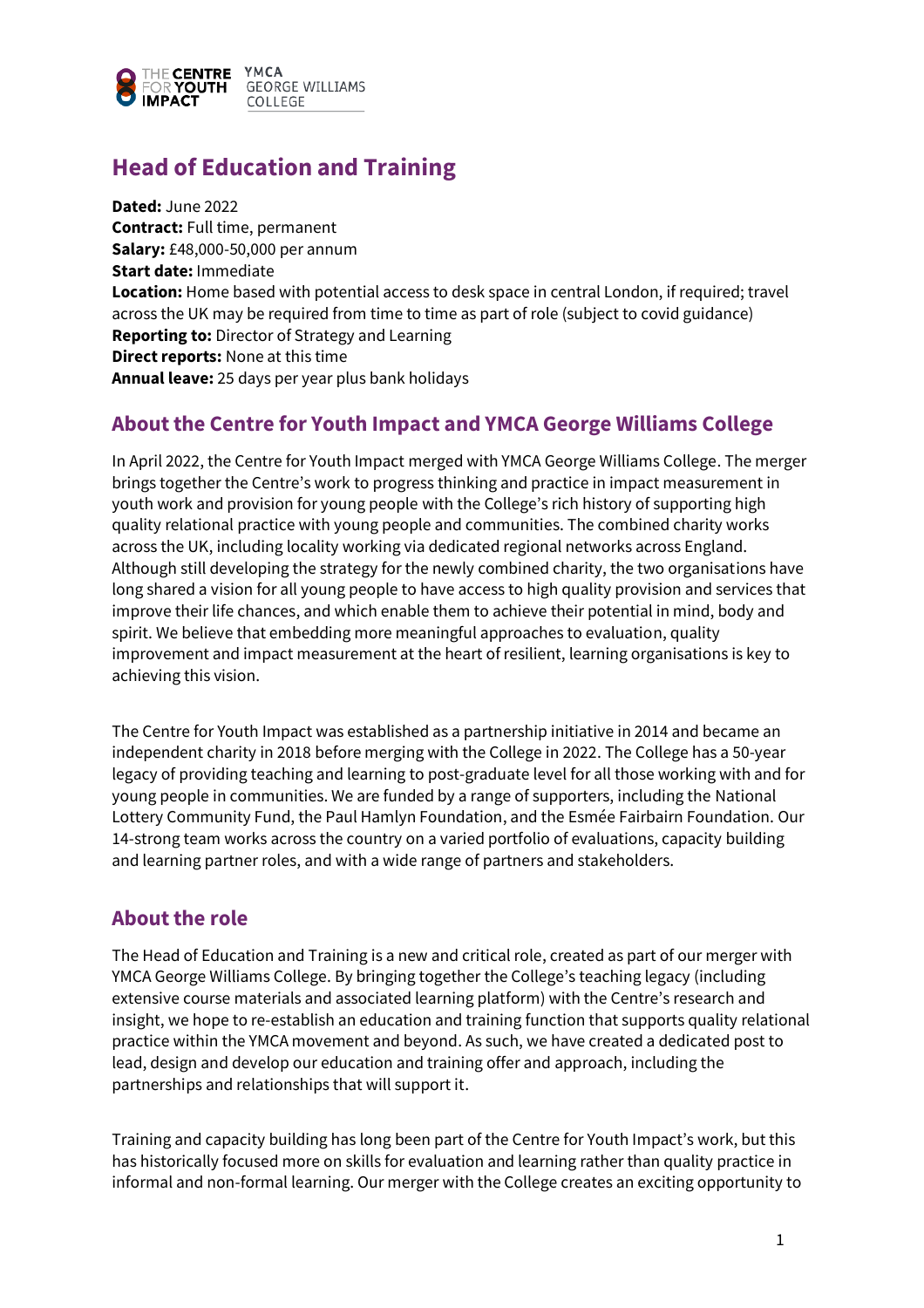broaden our education and training activity in response to our learning about quality and impact over the past eight years. It also creates new potential for international learning partnerships to advance and extend our collective understanding.

The Head of Education and Training will be responsible for designing, developing and implementing a new education strategy, working closely with the Director of Strategy and Learning. This strategy will include the education and training 'offer', the partnerships and relationships that support it, a solid understanding of the context/need/demand, and a robust approach to quality assurance.

We want our education and training offer to encompass a range of modalities, including training courses, programmes of study, modules (that could stand alone or be incorporated into partners' training offers), workshops, webinars and self-study resources. We would like to explore the role of and potential for accreditation, and for our offer to reflect our range of expertise. This includes:

- The 'impact to improvement journey': the design, delivery, and improvement of informal and non-formal provision to ensure that evaluation informs organisational learning;
- A 'leading for impact' programme: leadership, team development, collaborative working and shared learning across organisations to facilitate impact;
- A continuous quality improvement offer focused on the core 'mechanisms of change' that evidence suggest support positive outcomes for young people; and
- Our socio-emotional learning framework that supports practitioners and volunteers to create safe and supportive environments, role model socio-emotional skills, and offer engaging opportunities for young people.

The Head of Education and Training will play a strong role in supporting income generation, and will work closely with colleagues across the organisation to embed insights from our research and evaluation activity into our education and training offer, alongside communicating with and reaching out to our networks.

### **What are we looking for?**

We are looking for an outstanding candidate with a deep understanding of relational practice, and how adults and young people learn and develop, social and emotionally. You will need to be imaginative and proactive, with strong interest and high-level skills in building alliances and collaborations. You will need well-developed skills in designing learning content and associated resources, alongside being an exceptional facilitator, trainer and coach. You will need to understand the world of further and higher education, and continuing professional development for youth workers in particular. You will also need to be comfortable bringing those skills into a fast-paced charity setting. An interest in and solid understanding of evaluation would be a distinct plus, as would an awareness of youth-focused public policy and system dynamics.

You will have the ability to engage with humility and authenticity with a wide range of people and organisations working to support young people and their communities. You will be able to spot and make connections between relationships and areas of work and be alive to changes and patterns in the external policy and practice context and the opportunities they present for our charity.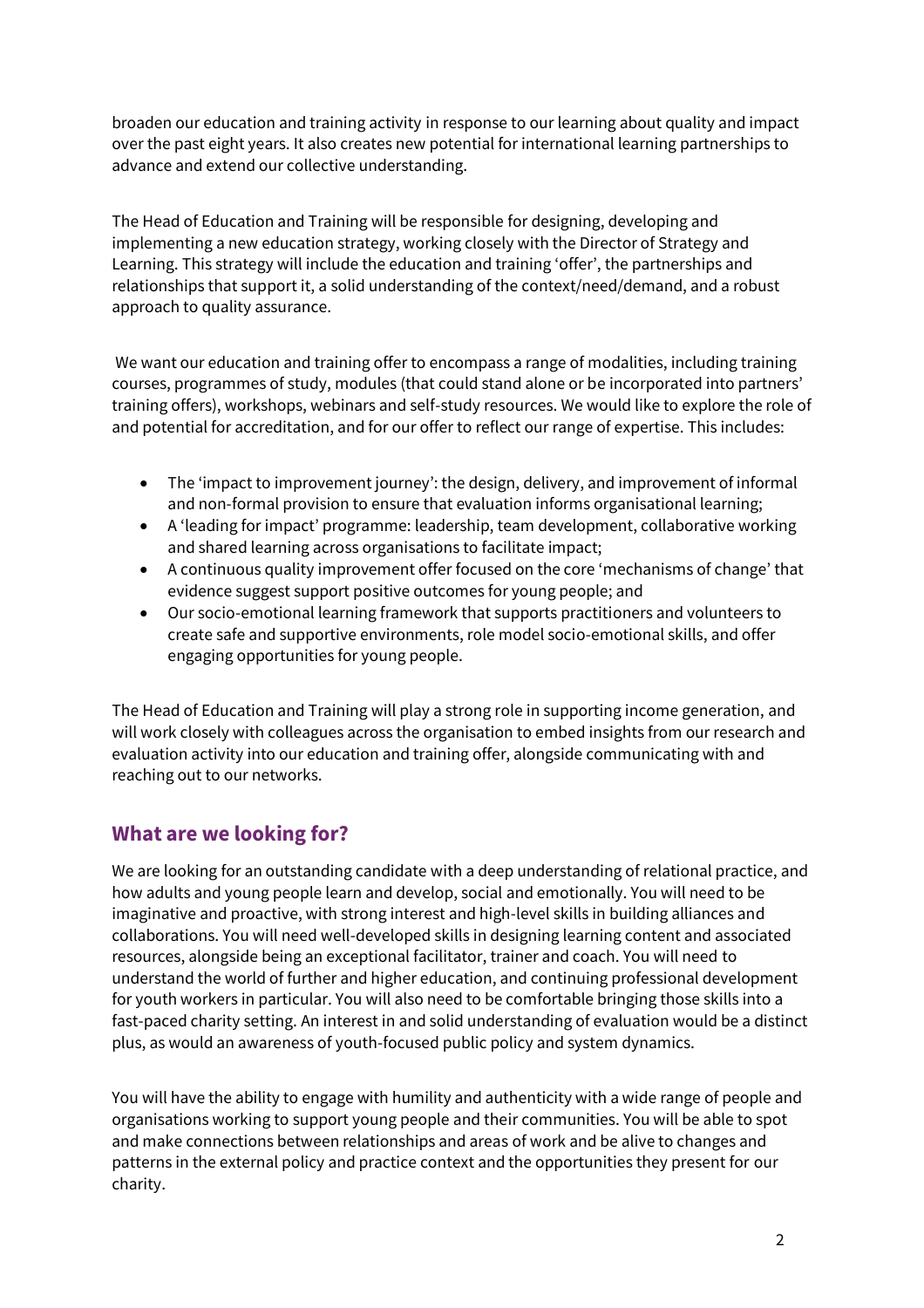Finally, you will also need to be a strong and confident project manager and a compelling and confident writer and presenter who can communicate the breadth of our work. You will be comfortable representing us externally, and acting as a 'thought leader': openly reflecting the evolution of your ideas and thinking, and generously sharing your learning with others.

## **Duties and responsibilities**

### **Design, develop, deliver and quality assure our education and training offer**

- Develop an education and training offer that responds to the needs and demands of the sector(s) in which we work, and is:
	- o clear and coherent;
	- o accessible;
	- o high quality;
	- o evidence-informed; and
	- o aligned to our broader organisational strategy and expertise.
- Create a comprehensive 'curriculum' framework that underpins our education and training offer and makes the skills and knowledge explicit at every 'level'
- Facilitate and lead training, learning sessions, coaching and workshops, including recording content for webinars and online resources
- Develop a quality assurance approach and process to monitor the quality of the organisation's teaching, training and organisational learning support
- Initiate and foster academic partnerships and communities of practice (working with the Head of Partnerships) to extend the reach and scope of our education and training offer, both domestically across the whole of the UK and internationally
- Ensure our organisational approaches to training, teaching and learning are grounded in and informed by the latest evidence
- Build and strengthen strategic partnerships with other infrastructure organisations across the youth sector to support collective impact, collaboration and quality
- Add accreditation to relevant elements of the education and training offer including micro-credentials, endorsed certification and full accreditation at the relevant credit volume and level, linked to the National Occupational Standards for youth work and the national qualifications frameworks across the UK (and potentially internationally)
- Explore the viability of providing Apprenticeships in relevant occupational areas
- Develop and maintain effective communication channels, working closely with the Communications Manager
- Work closely with the Data Lead to consider how best to use digital approaches to support our education and training offer
- Develop business models and an approach to income generation to support the sustainability of our education and training offer
- Ensure the organisation has up to date teaching and learning policies and procedures
- Manage and support organisational capacity and capability in education and training across the staff team and our Associate Network
- Lead an annual process of strategy development, business planning and review

#### **Plan, manage and deliver projects**

• Plan, manage and deliver a range of projects, in support of our education and training strategy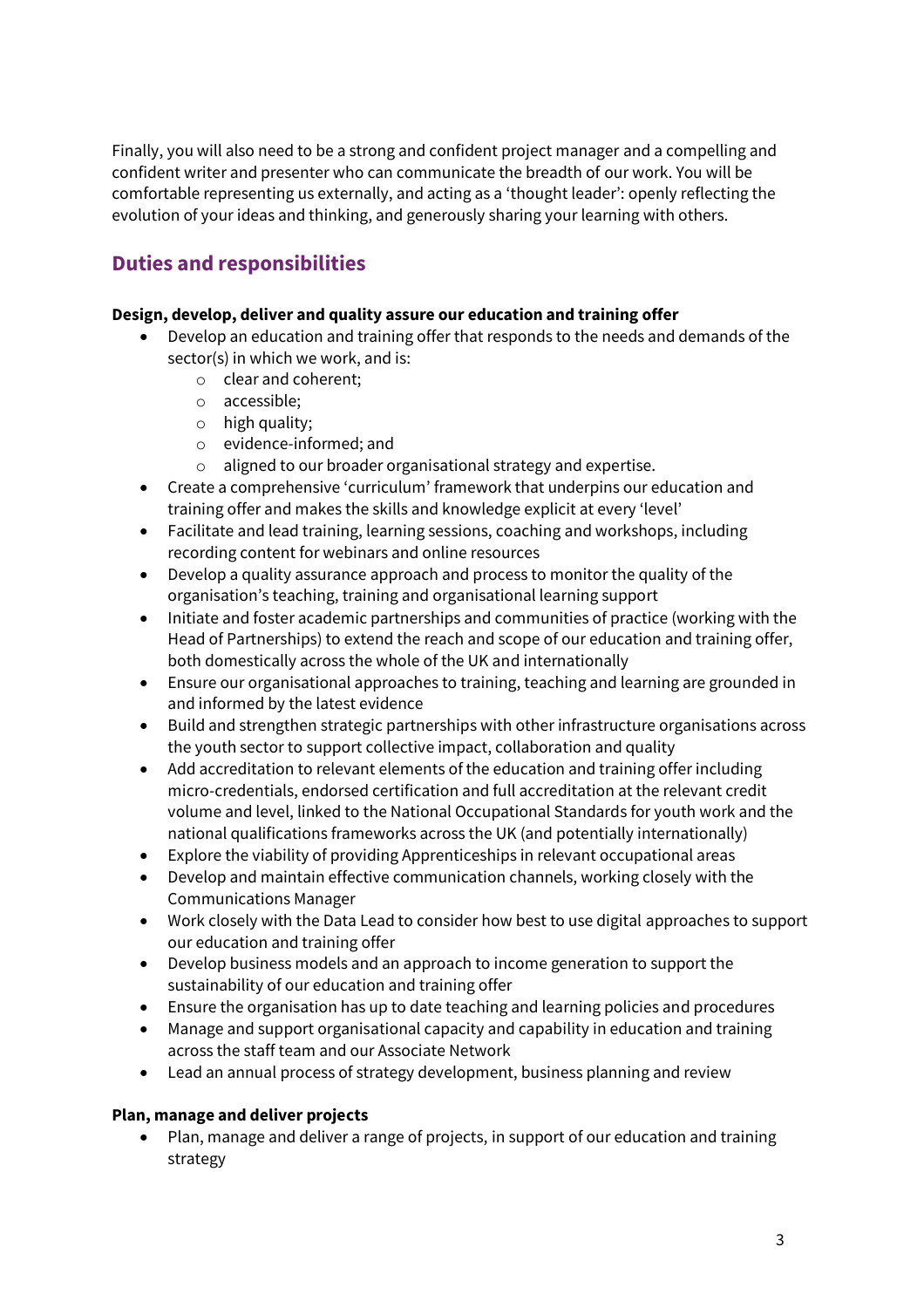- Build and support internal (and occasionally external) project teams to deliver on these projects, including allocating tasks, monitoring delivery, budgets and emergent risks
- Report to our Board of trustees on partnership activity as needed
- Work alongside the Resources Manager to maintain an up to date and accurate map of capacity demands, availability and forecasting across partnership projects
- Support and undertake accurate recording of projects and contacts in our Salesforce CRM
- Prepare reports to funders as necessary
- Lead the identification, design and development of winning tenders, proposals and grant applications that further delivery of education and training projects
- Work with the Communications Manager to produce blogs, updates and web content about our education and training work

### **Person specification**

#### **Essential skills and experience**

- High-level training and facilitation skills, drawn from adult education, FE/HE or training delivery
- Solid understanding, based on experience, of how young people and adults learn
- Experience of designing, delivery and quality-assuring programmes of learning that support youth work, relational practice and capacity building for social sector organisations
- Experience of multi-modal learning (teaching, facilitation, synchronous and asynchronous web-based modes)
- Excellent relationship management skills: the ability to understand others' contexts and motivations and build a committed team of diverse partners accordingly
- Outstanding verbal and written communication skills
- Knowledge of youth policy and the current youth sector context, particularly CPD routes in youth work
- Understanding of and strong interest in key themes in the evidence/impact agenda in youth work and provision for young people
- Excellent project management skills, including managing multiple projects simultaneously, monitoring budgets, reporting processes and time tracking

#### **Desirable**

- Deep understanding of the wider evidence and impact debate in the social sector
- Senior management level experience in a not-for-profit context
- Interest in and commitment to equitable evaluation and anti-oppressive practice
- Experience in coaching, and/or action learning facilitation
- Experience of growing and supporting communities of practice
- Experience of working in a delivery setting with and for young people
- Experience of organisational development
- Track record in significant and proactive income generation; including leading/contributing to development of grant applications and/or responses to competitive tenders in excess of circa £100,000.